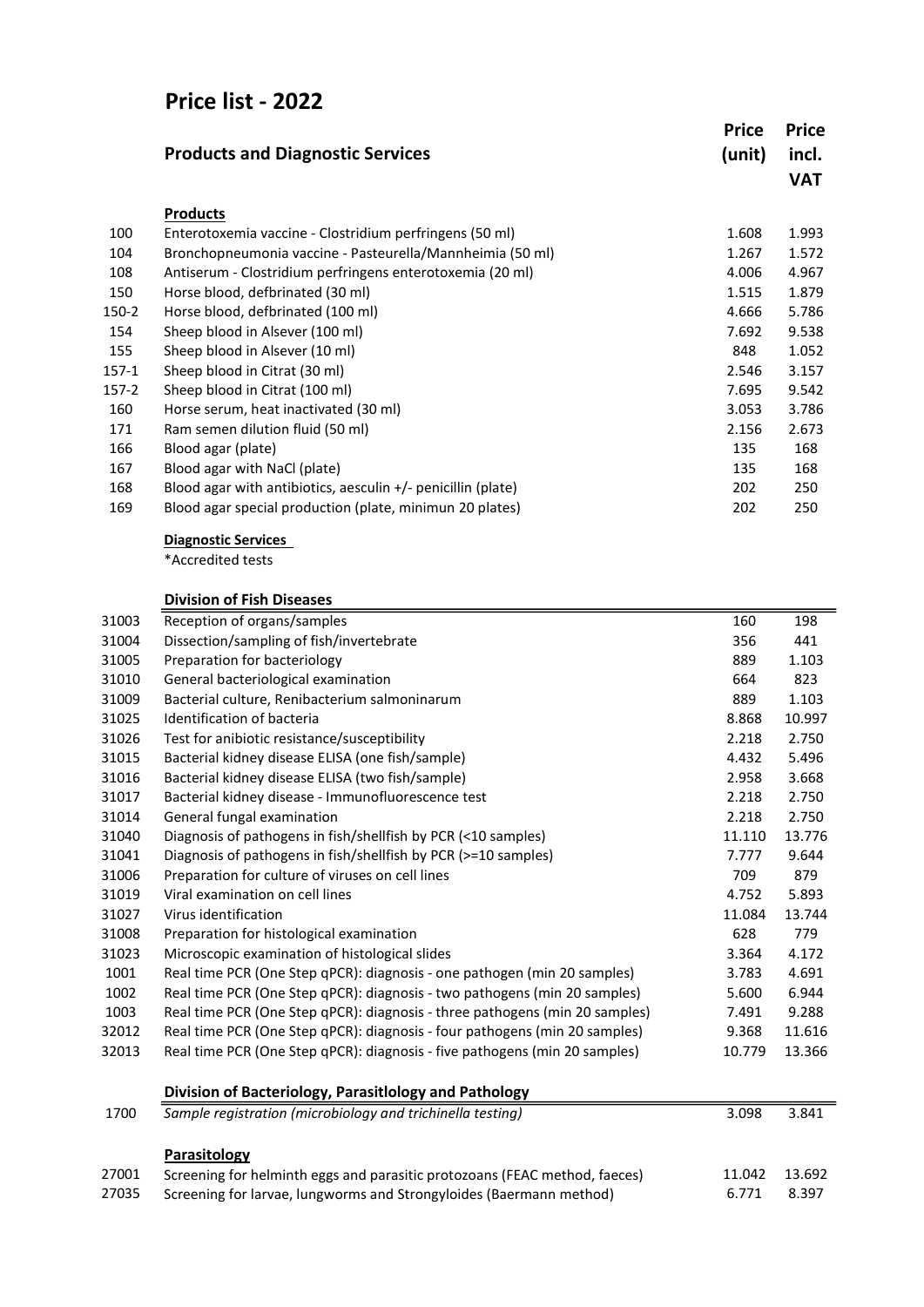| 27041<br>Ectoparasites in skin/tissue scraping<br>27051<br>Screening for parasites in organs (routine diagnosis) | 9.004<br>6.740<br>3.344<br>14.715 | 11.165<br>8.358<br>4.147 |
|------------------------------------------------------------------------------------------------------------------|-----------------------------------|--------------------------|
|                                                                                                                  |                                   |                          |
|                                                                                                                  |                                   |                          |
| 27061<br>Parasite identification (routine screening)                                                             |                                   |                          |
| 2808<br>Trichinella testing (magnetic stirrer method, pooled sample max. 100g)                                   |                                   | 18.246                   |
| <b>Microbiology</b>                                                                                              |                                   |                          |
| 2400<br>Diagnostic bacterial culture (identification, sensitivity)                                               | 9.940                             | 12.326                   |
| 2402<br>Bacterial identification (API test)                                                                      | 7.754                             | 9.615                    |
| 2421<br>Indicator E. Coli                                                                                        | 6.848                             | 8.492                    |
| 2405<br>Campylobacter culture*                                                                                   | 6.848                             | 8.492                    |
| 2426<br>Campylobacter typing (PCR)                                                                               | 11.387                            | 14.120                   |
| 2412<br>Dermatophilus culture                                                                                    | 8.794                             | 10.905                   |
| 2431<br>ESBL typing (PCR, WGS)                                                                                   | 19.371                            | 24.021                   |
| 2418<br>ESBL E. coli                                                                                             | 6.848                             | 8.492                    |
| 2509<br>E. coli (enumeration))                                                                                   | 8.182                             | 10.145                   |
| 2510<br>Aeorbe plate count (30°C)                                                                                | 9.201                             | 11.409                   |
| 2511<br>Listeria culture                                                                                         | 9.201                             | 11.409                   |
| 2513<br>MÓSA (MRSA) culture                                                                                      | 12.317                            | 15.273                   |
| 2514<br>VÓE (VRE) culture                                                                                        | 8.911                             | 11.050                   |
| 2515<br>Carba E. coli                                                                                            | 12.949                            | 16.056                   |
| 2407<br>Antimicrobial Susceptibility Testing (Kirby Bauer)                                                       | 4.654                             | 5.770                    |
| 2428<br>Antimicrobial Susceptibility Testing (Campylobacter - MIC Sensititre)                                    | 7.516                             | 9.320                    |
| 2429<br>Antimicrobial Susceptibility Testing (Salmonella - MIC Sensititre)                                       | 9.950                             | 12.338                   |
| 2430<br>Antimicrobial Susceptibility Testing (E. Coli - MIC Sensititre)                                          | 9.950                             | 12.338                   |
| 2420<br><b>ESBL confirmation (MIC Sensititre)</b>                                                                | 9.950                             | 12.338                   |
| 2422<br>ESBL confirmation and Antimicrobial Susceptibility Testing (MIC Sensititre)                              | 15.832                            | 19.632                   |
| 2416<br>RapidChek Salmonella (culture + strip)                                                                   | 6.917                             | 8.578                    |
| 24011<br>Salmonella culture (RVS)*                                                                               | 6.848                             | 8.492                    |
| 24012<br>Salmonella culture (MSRV)*                                                                              | 6.848                             | 8.492                    |
| 2406<br>Mycology (culture)                                                                                       | 6.848                             | 8.492                    |
| 2409<br>Salmonella typing (agglutination, LSH reference laboratory)                                              | 17.101                            | 21.206                   |
| 2505<br>Partuberculosis test (ELISA)                                                                             | 1.439                             | 1.784                    |
| 2501<br>Plasmacytosis test (ADV - CCIEP)                                                                         | 149                               | 181                      |
| 2502<br>Salmonella antibody test (ELISA - pigs)                                                                  | 2.135                             | 2.647                    |
| 2506<br>Toxoplasmosis test (ELISA)                                                                               | 1.439                             | 1.784                    |

### Pathology (PM)

PM examination of organs/cadavers includes certain ancillary diagnostic tests

|         | Autopsy                                       |        |        |
|---------|-----------------------------------------------|--------|--------|
| 2110-2  | Poultry (1-5 animals)                         | 9.972  | 12.365 |
| 2111    | Cage birds, rodents, lagomorphs (1-2 animals) | 12.272 | 15.218 |
| 21013   | Horses (<12 months)                           | 30.680 | 38.043 |
| 21011   | Horses $(>=12$ months)                        | 69.032 | 85.600 |
| 2107    | Dogs and cats (<3 months, 1-3 animals)        | 12.272 | 15.218 |
| 2106    | Dogs and cats $(>=3$ months)                  | 30.680 | 38.043 |
| 21003-2 | Cattle (<7 months)                            | 10.738 | 13.316 |
| 21001-2 | Cattle (>=7 months)                           | 15.339 | 19.021 |
| 21082   | Foxes, minks (<3 months, 1-3 animals)         | 12.272 | 15.218 |
| 21081   | Foxes, minks (>=3 months)                     | 30.680 | 38.043 |
| 21032-2 | Sheep, goats (<8 months, 1-3 animals)         | 7.670  | 9.511  |
| 21031-2 | Sheep, goats (>=8 months)                     | 9.203  | 11.412 |
| 21023-2 | Swine (<2 weeks, 1-5 animals)                 | 9.972  | 12.365 |
| 21022-2 | Swine $($ <30 kg, 1-2 animals $)$             | 9.972  | 12.365 |
| 21021-2 | Swine $(>=$ 30 kg)                            | 9.972  | 12.365 |
|         |                                               |        |        |